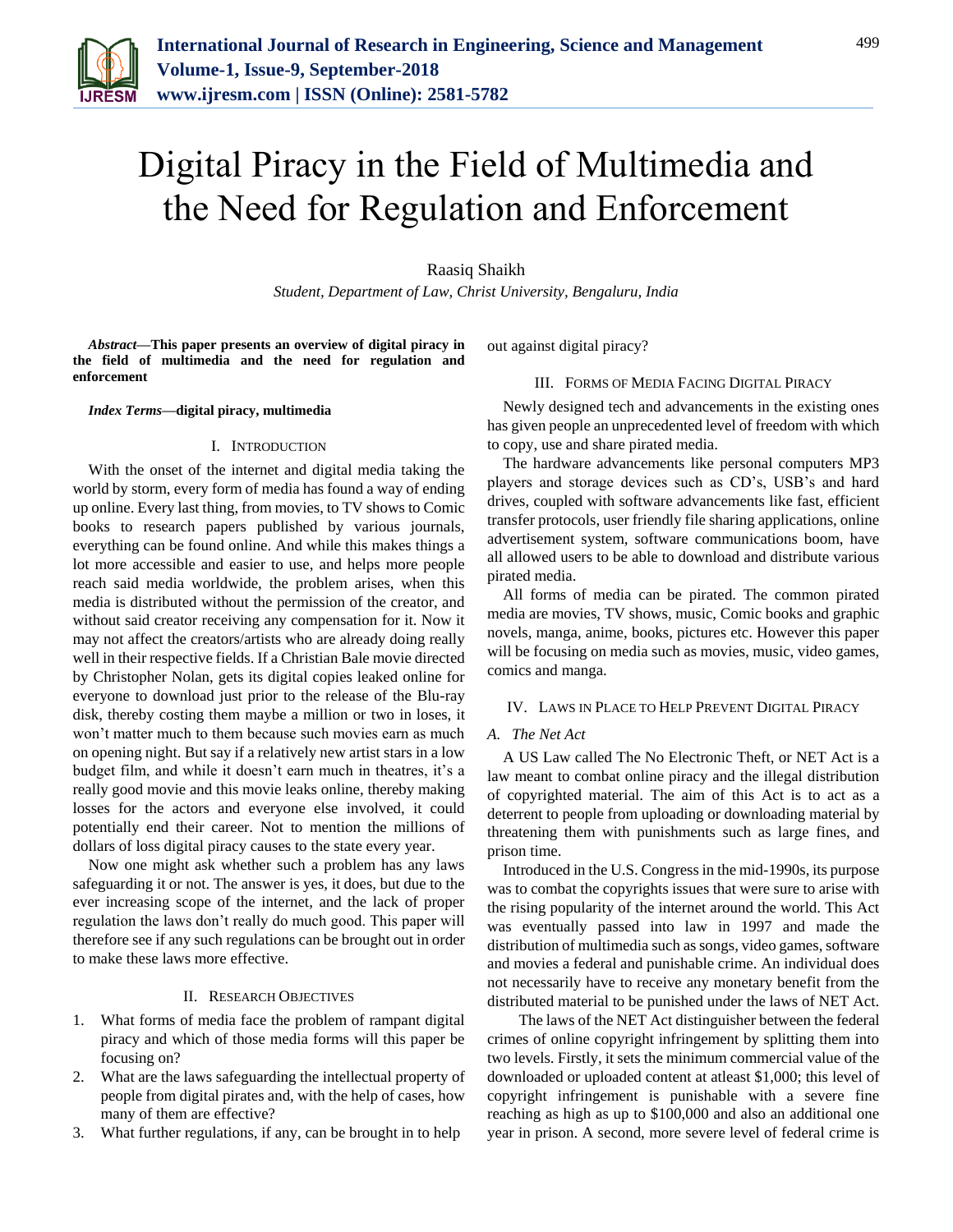

committed when a person makes atleast ten copies of copyrighted material within a 180 day period and said person must makes a profit of at least \$2,500. At this level the individual can be punished with a fine of \$250,000 andalso an additional five years in jail.

# *B. DMCA, the Digital Millennium Copyright Act*

Digital Millennium Copyright Act (DMCA) is an amendment to Title 17 of the United States Code, established in 1997. The DMCA was the federal legal response to changes in technology which made the copying of media far easier than it had been in the past.

The DMCA's main effect has been to criminalize the production and distribution of any method of circumventing the copyright protection measures commonly known as digital rights management, or DRM. It has also criminalized the act of circumventing DRM, whether or not any copyright infringement occurred afterwards. The Act brought in regulations to safeguard against piracy by establishing certain regulations. They specified that analog video recorders must use a certain specific type of copy protection to prevent those DVDs from being copied through a VCR. In effect, this awarded a copy protection monopoly to the Rovi Corporation (known as Macrovision at the time).

The DMCA also limits the legal liability for any internet service provider whose bandwidth is used for illegal download and distribution of copyrighted material or circumvention methods, provided that the ISP will remove and block access to illegal material when notified of its presence by the copyright holder or the holder's agent.

There are certain exemptions set up by the DMCA, including some for research, fair use of copyrighted material for review and criticism or educational purposes, and temporary copies needed during computer repair. Exemptions which are not specifically stated in the Act are revised, reviewed, and approved by the Librarian of Congress every three years.

Critics of the DMCA claim that it obstructs innovations in software development and that it impedes cryptography research.

# *C. The Computer Fraud and Abuse Act*

Originally enacted in 1986, this version of the Computer Fraud and Abuse Act was passed by the Congress and President Ronald Reagan in response to growing problem of computer network hacking that became prevalent in the 1980s. Since that time, the Abuse Act has been amended at least six times, very significantly, by subsequent legislation, with the latest changes incorporated by the Identify Theft Enforcement and Restitution Act.

The current body of the Computer Fraud and Abuse Act is codified in the U.S. Code Title 18, Section 1030. This law allows the federal government to interfere in and take action where risks are apparent to the federal government or assets that the government has an interest in, including financial companies and banks. The Act also reaches into issues or

problems where computer activity affects business and commerce across state lines as well. Because this law is written so broad, the federal government has a wide range of jurisdiction over computer activity.

Criminal activity covered by the Act not only provides the government with jurisdiction on direct actors of crimes, but also allows federal law enforcement to go after parties who cooperate or are involved in the consideration of computerrelated crimes as in a conspiracy.

# *D. Stop Online Piracy Act*

The Stop Online Piracy Act (SOPA) was a controversial United States bill introduced by U.S. Representative Lamar S. Smith to expand the ability of U.S. Law enforcement in order to fight against online copyright infringement and online trafficking in counterfeit goods. Provisions of this bill include; the requesting of court orders to bar advertising networks and payment facilities from conducting business with infringing websites, and web search engines from linking to the websites, and court orders requiring Internet service providers to block access to the websites. The proposed law would have expanded existing criminal laws to include unauthorized streaming of copyrighted content, imposing a maximum penalty of five years in prison.

 This legislation promised to protect the intellectualproperty market and corresponding industry, jobs and revenue, and was necessary to bolster enforcement of copyright laws, especially against foreign-owned and operated websites. Claiming existing laws do not cover foreign-owned and operated websites, and citing examples of active promotion of rogue websites by U.S. search engines, proponents asserted that stronger enforcement tools were absolutely necessary. The bill received strong, bipartisan support in the House of Representatives and the Senate. It also received support from the Fraternal Order of Police, the National Governors Association, The National Conference of Legislatures, the U.S. Conference of Mayors, the National Association of Attorneys General, the Chamber of Commerce, the Better Business Bureau, the AFL–CIO and 22 trade unions, the National Consumers League, and over a hundred associations representing industries throughout the economy which claim that they are being harmed by online piracy.

Opponents argued that the proposed legislation threatened free speech and innovation, and enabled law enforcement to block access to entire Internet domains due to infringing content posted on a single blog or webpage. They also stated that SOPA would bypass the "safe harbor" protections from liability presently afforded to websites by the Digital Millennium Copyright Act. Some library associations also claimed that the legislation's emphasis on stronger copyright enforcement would expose libraries to prosecution. Other opponents claimed that requiring search engines to delete domain names violated the First Amendment and could begin a worldwide arms race of unprecedented Internet censorship.